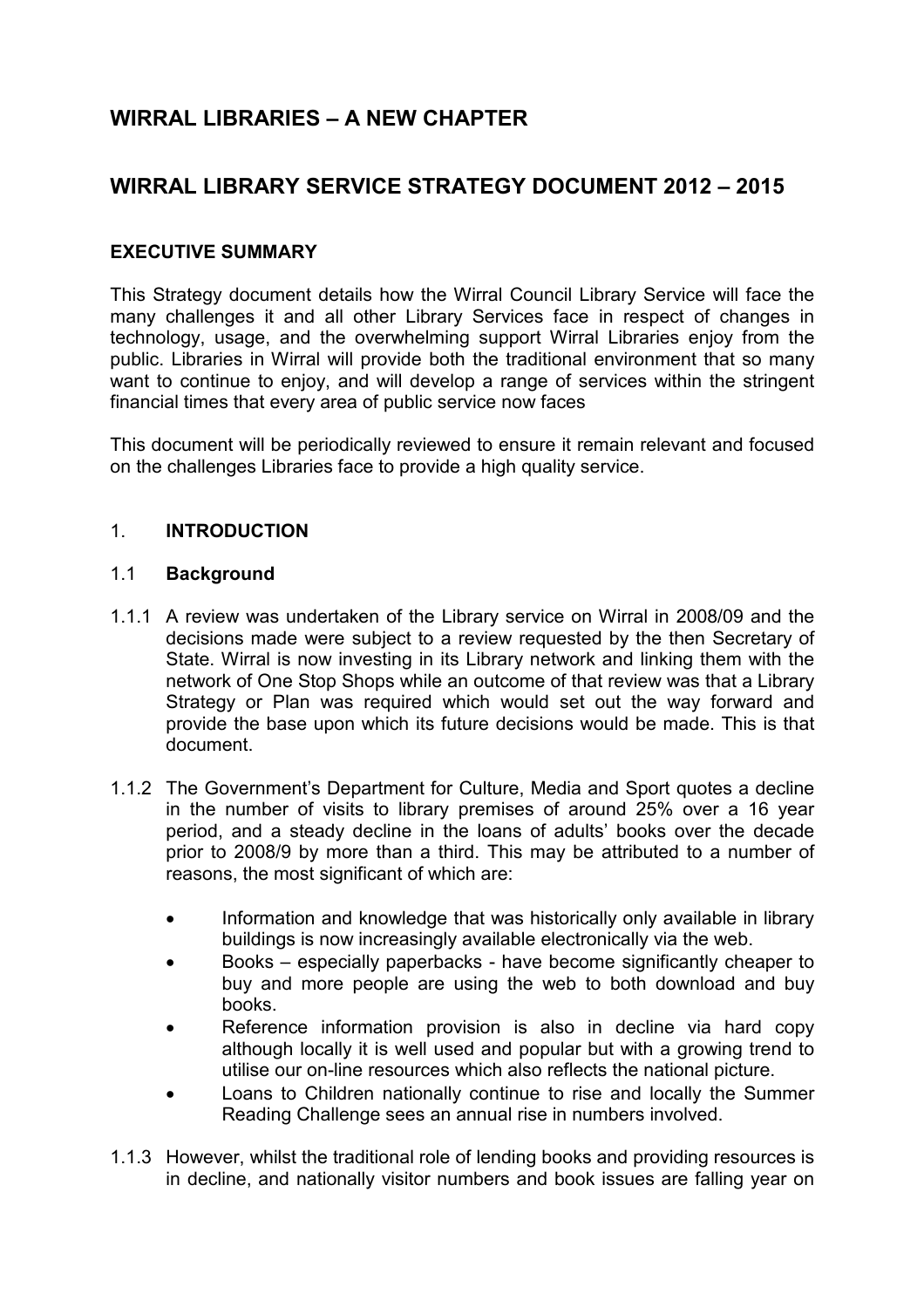year, in Wirral we have seen book issues increase and little significant change in visit levels. Public resistance to the planned library closures in 2009 showed that Wirral residents still highly value their library service. Wirral's Library Service plays a vital community role in each of its sites and this will continue to be the cornerstone of how the service moves forward, reflecting local requirements as well as the many technological advances that are now available.

- 1.1.4 Council Members have determined that there will be no library closures and have committed to the development of an integrated Library and One Stop Shop service, with generic staff delivering a library service and access to other council and partner services. In addition funding has been made available to modernise the service with the provision of wi-fi, e-books and customer information screens, supported by the development of linked One Stop Shops and Libraries alongside on off funding for a major publicity campaign (More than Books).
- 1.1.5 The current economic climate will inevitably impact on the resources available to the library service, however the integration of the library and one stop shop services presents an opportunity to be innovative in how we think about the services, and how we develop and deliver them.

#### 1.2 **Customer Insight**

- 1.2.1 Research carried out nationally by the Shared Intelligence and IPSOS MORI (2010) on behalf of the Museum Libraries and Archive Council (MLA) – 'What do the public want from libraries?' presented an insight into what motivates people to use libraries. Their findings are based on a survey of 1,102 adults nationally and a series of focus groups. The key messages from this report are that the public see libraries' core purpose as being about reading, learning (particularly children's education) and finding information. The report highlighted that:
	- Libraries are loved and trusted but awareness of the library offer is low
	- The public thinks that libraries are principally about books and reading
	- Customer service and book stock are the most important elements of a good library service
- 1.2.2 When we compare our own customer insight with what the public is saying nationally about libraries, there are some common themes. A study undertaken by consultants Torkildsen Barclay 'Wirral Library Stakeholder Review – Engagement with Stakeholders' revealed that, whilst Wirral libraries are viewed by many as being the 'hub' of the Community, and are safe, known, trusted, respected and comfortable, they are also seen as 'dated' and not having not moved with the times.
- 1.2.3 It is clear that Wirral's library service needs to be developed sympathetically, retaining and building upon the elements that are valued, whilst ensuring that the service is modern, relevant and accessible to all, and responsive to resident needs.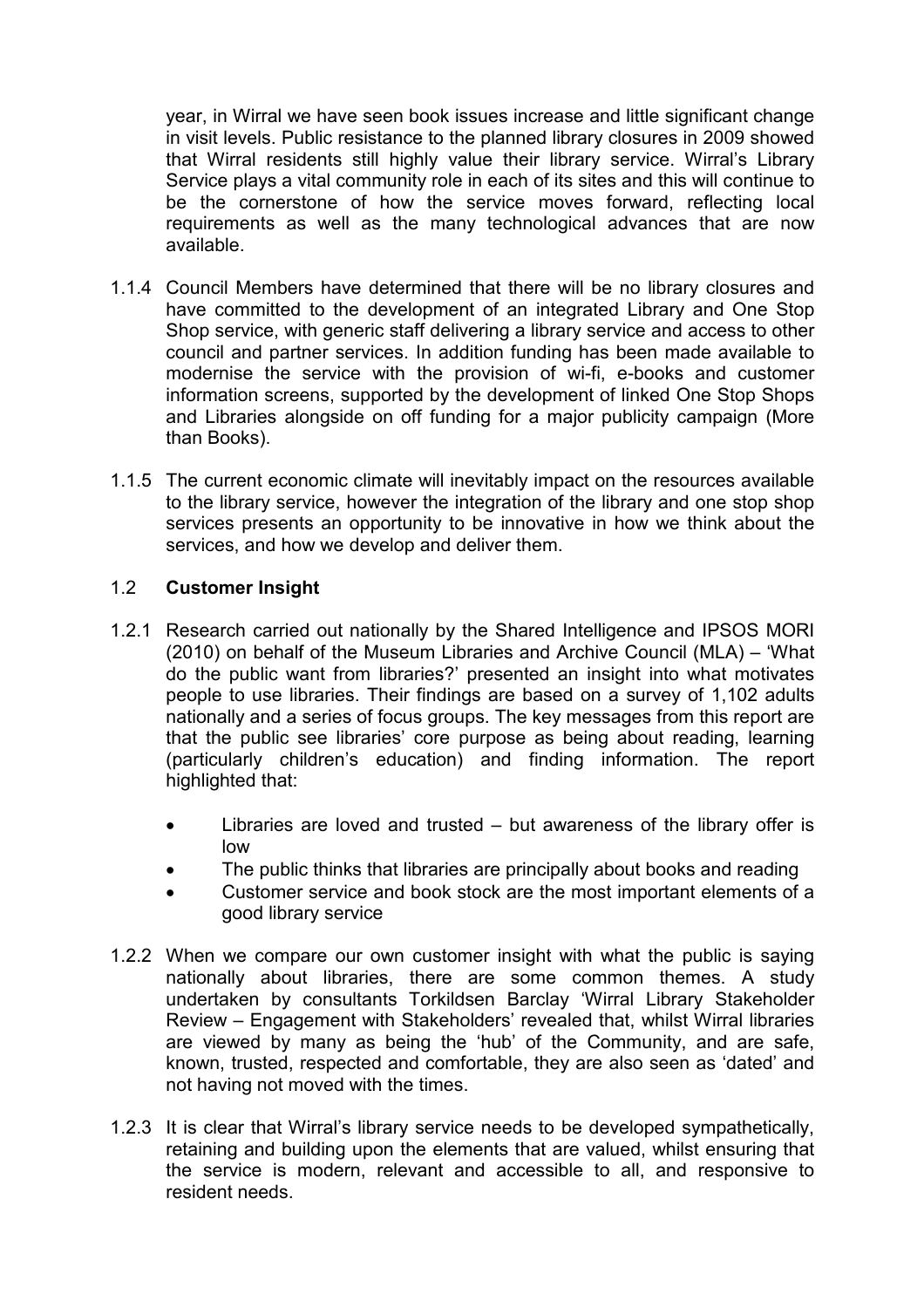## 1.3 **Setting the Context: Wirral – the Place and People**

- 1.3.1 Wirral comprises a mix of distinct and discreet communities, encompassing urban and rural, affluent and deprived. There is a growing ageing population and a high number of blue badge holders, indicating a high level of reduced mobility. Whilst, the total number of residents who consider themselves to be from ethnic minority groups is low, there is a small percentage of residents who do not speak English as a first language. The most common first languages spoken on Wirral other than English are Bengali and Polish.
- 1.3.2 Unemployment levels are high in many areas of the Wirral, and poverty is a very real issue to many households. Health indicators such as obesity and cigarette, drug and alcohol dependency are high in some areas, whilst the life expectancy differs by as much as 10 years between the most affluent and the most deprived areas.
- 1.3.3 Wirral Council's corporate plan, which was developed as a direct result of its consultation exercise 'Wirral's future – be part of it' outlines the Council's goals and how they will be delivered. There are four themes in the plan:
	- Your Family
	- Your Neighbourhood
	- Your Economy, and
	- Your Council
- 1.3.4 The development of Wirral's libraries is a key element of the 'Your Neighbourhood' theme. However the provision of library services will also contribute to the other themes, providing activities for families, and a hub for information, working to support learning and the development of new skills, as well as providing job clubs and information about taxes and benefits, and encouraging residents to get involved in their communities.

#### 2. **WIRRAL'S LIBRARIES**

- 2.1 There are 24 libraries across Wirral, and the political position remains that there is no intention to close any. However it is clear that with reducing budgets and customer expectations, a more strategic approach to service delivery is required. The current expectation for all services is to maximise effectiveness (doing the right thing) and efficiency (doing it in the right way) and Wirral's Library Service also works to these principles.
- 2.2 We have listened to what our customers are telling us and will continue to do so. We have considered current library usage, and propose to provide the following service across the Borough.
- 2.3 There will be four main libraries at Birkenhead, Wallasey, Bebington and West Kirby. We propose that these libraries will be open from Monday to Saturday and will be open during weekday evenings.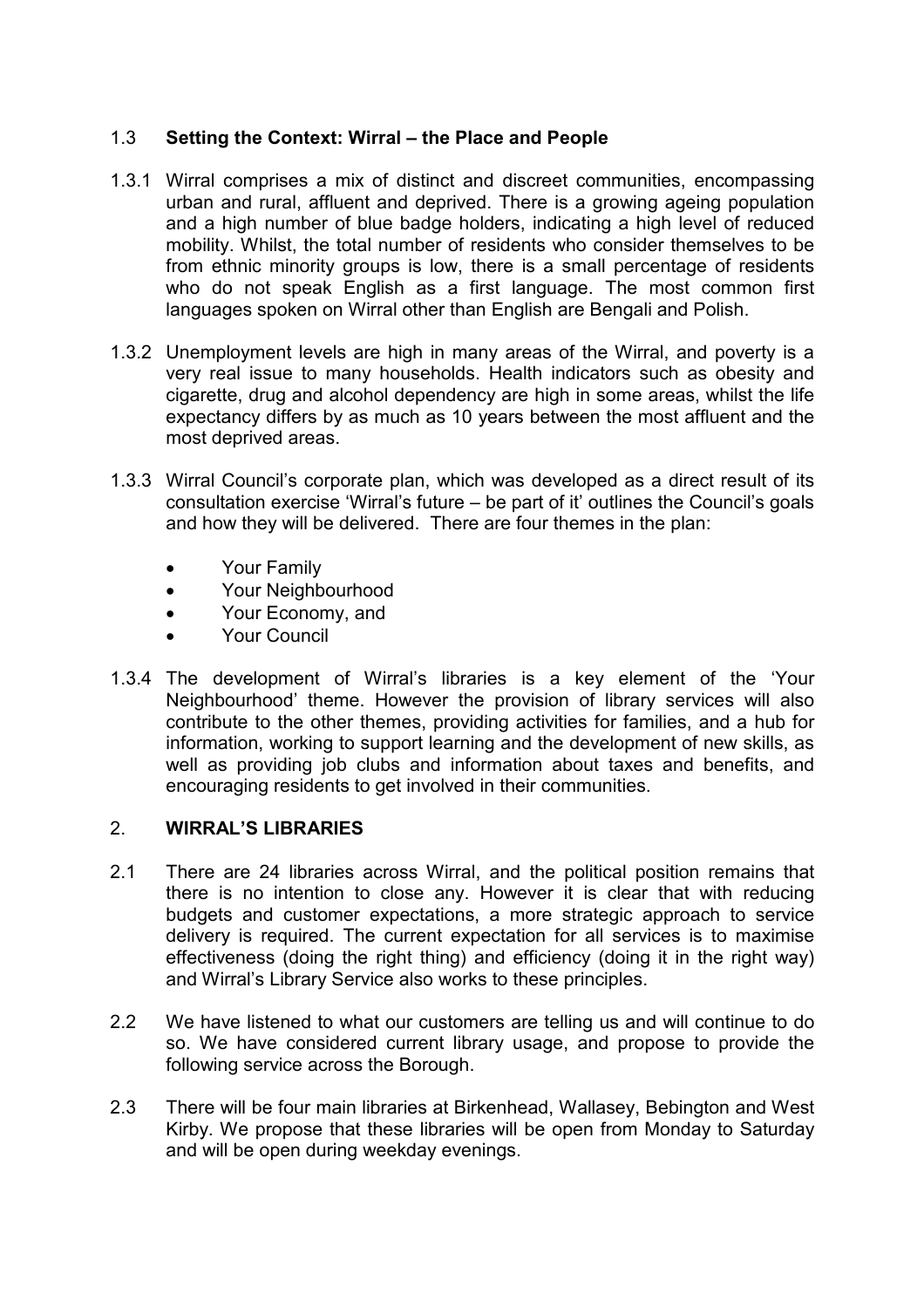- 2.4 Our customers tell us that they want their libraries to be open on Wednesdays, and analysis of visitor figures shows that the number of evening users is very low. Therefore we propose that the remaining libraries will be open from Monday to Saturday, but will not be open in the evenings. We believe that this offering provides a strategic response to the conflicting pressures of customer demands and budgetary constraints.
- 2.5 At the heart of these changes will be the link between Libraries and One Stop Shops that Wirral Council is committed to which will allow both services to be available at all sites and maximise both service efficiency and effectiveness for the better ongoing provision of quality services.
- 2.6 We will pilot both this linkage and these opening times at Heswall and Eastham Libraries, and will listen carefully to our customers' views on these arrangements before deciding whether this model should be rolled out to the other sites.
- 2.7 24/7 access to library services is available via the internet, which we will continue to develop to respond to this increasing service demand. Reservations, renewals and catalogue searches can all be made on-line, and we will soon be introducing e-books so that book issues will also be available remotely.
- 2.8 For those without internet access a telephone service will be available during the evenings, providing a reservation, renewal and enquiry service.
- 2.9 In addition to the core library facilities available at all Wirral libraries, which is detailed in 4.9 below, our central libraries will also offer:
	- reference facilities
	- an audio visual library
	- an exhibition space
	- meeting room
	- study area, and
	- a coffee area.
- 2.10 We plan to introduce a café facility at those sites where there is space and an anticipated customer demand. We are working with partners to develop a facility aimed at providing vulnerable adults with skills and training with a view to getting them into regular work.
- 2.11 We will introduce RFID (Radio Frequency Identification) self service facilities in our busier libraries or where a business case can be made. This will create efficiencies in the long term, although there is a significant initial investment to be made.

#### 3. **OUR VISION FOR THE WIRRAL LIBRARY SERVICE**

3.1 The 'Wirral Library Service Review' identified that within Wirral, there are two quite clear perceptions of libraries: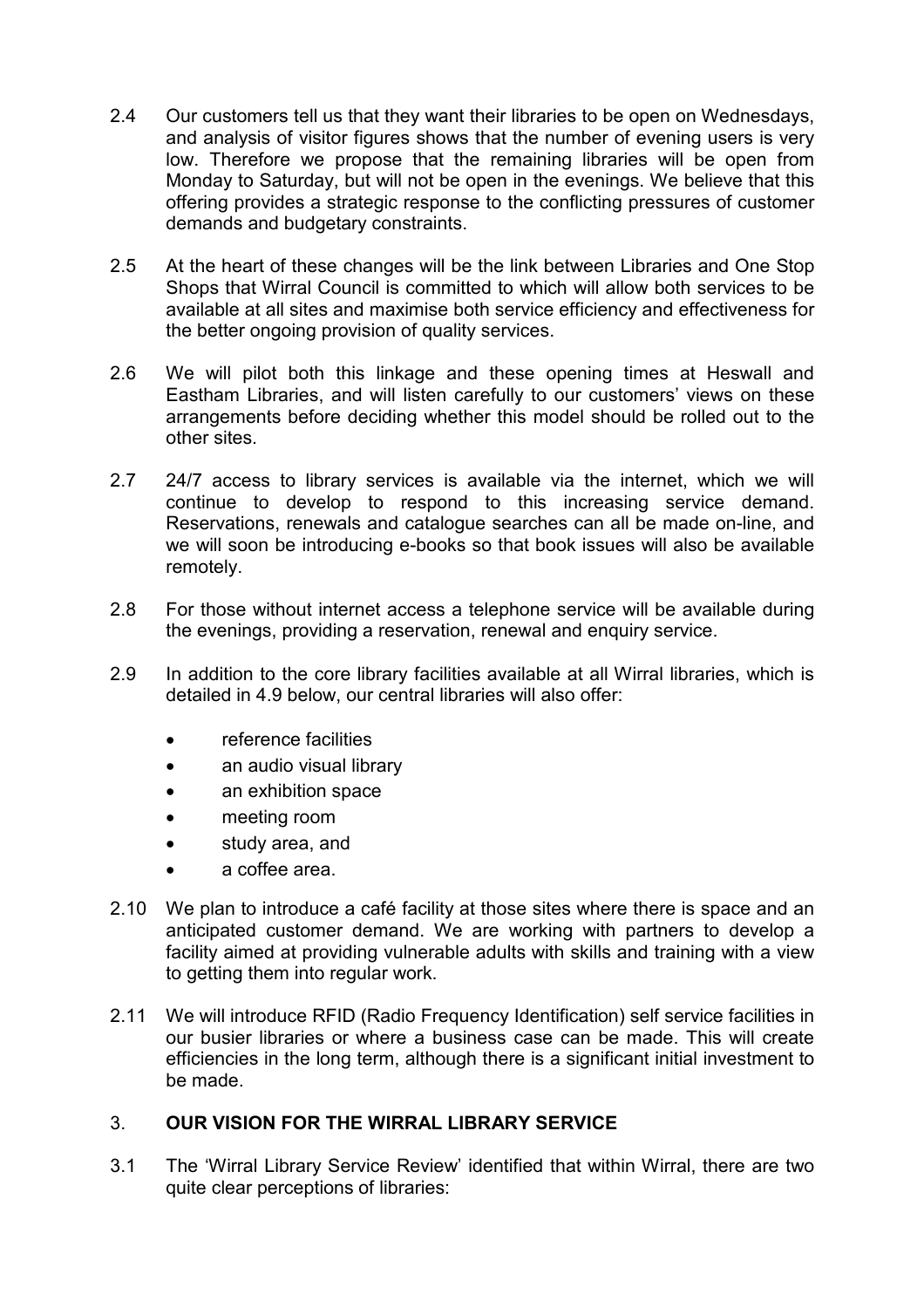- The Library as a "Place", and
- The Library as a "Service"

It suggested that a potential definition or vision for the library could be

3.2 "A Wirral library is a friendly, accessible place that provides a safe, trusted and welcoming resource aimed at meeting the needs of the local community. Its focus is on providing information, knowledge and reading for self improvement and enjoyment".

#### 4. **THE LIBRARY AS A PLACE**

- 4.1 *A Wirral library is a friendly, accessible place that provides a safe, trusted and welcoming resource aimed at meeting the needs of the local community.*
- 4.2 The review describes the library building as a place where most people feel comfortable and which people feel positive about. 'The subtle association with free, non compulsory self improvement, information and learning is one of the reasons for this.'
- 4.3 There is a strong Council commitment to developing the library as a community hub. Our corporate plan states that:

'We will …. encourage everyone to utilise their local facility as a safe, warm and secure social space with provision to access services, search for jobs and training , improve literacy levels or to meet and make friends.'

- 4.4 Residents will be able to go to a library to access books, computers and information, as well as Council and Partner services and locally specific information. Where possible, space will be made available to the Community for events and meetings.
- 4.5 Our One Stop Shops have a proven track record of working with service areas and partner organisations to deliver services and access to services in the heart of the community. We will build on this experience, and bring together the arrangements developed with partner organisations by both the library and one stop shop services to develop a more strategic offering. We will continue to work to develop the range of information and services available, ensuring that they reflect the needs of the community they serve, so that we can provide people with the information that they need from one convenient location.
- 4.6 To this end we have introduced a new job role in libraries and one stop shops. The new customer service assistants will provide general library services as well as offering first stage information and advice on all council and a range of partner services. This is a pivotal role in this new service, and it is vital that staff are well trained and that any changes/ new service are effectively communicated to all front line staff. Therefore a weekly training hour will be introduced to allow for meetings, training and updates. The 'Customer Service Toolkit' (an on-line database to support the delivery of services) will be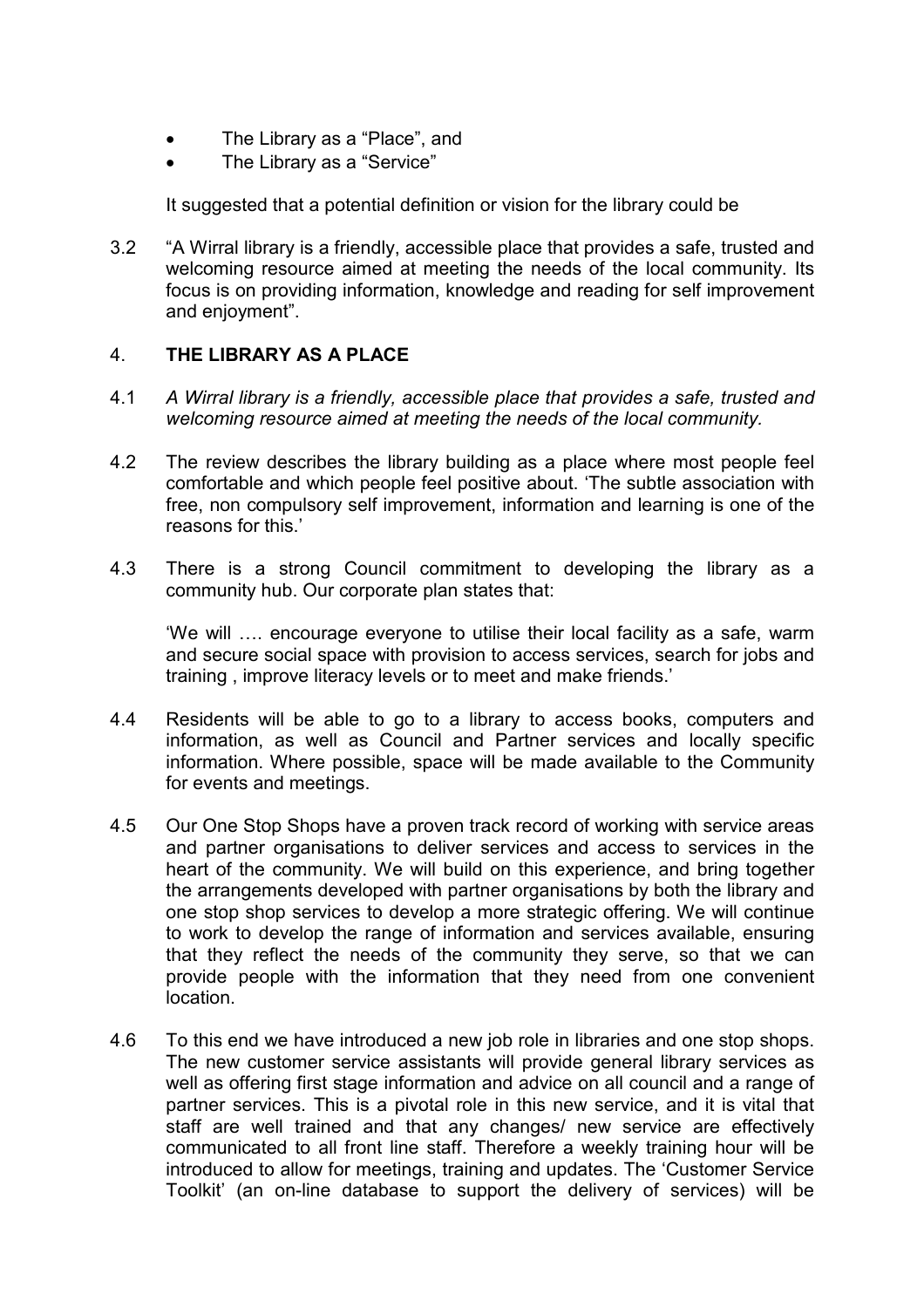extended to include library services. A service level agreement will be developed to ensure that the library offering is delivered to an agreed standard.

- 4.7 Customer feedback and customer insight will inform service development, so that, whilst there will be consistency across all sites, the services will reflect the needs of the community they serve. The libraries will also be key to engaging in consultation with all Wirral communities to ensure that they are all able to make their voices heard and influence the way in which the wider Council does business.
- 4.8 We will work with colleagues to refresh the library 'brand' with a view to making them more welcoming and relevant to all.
- 4.9 All library buildings will be developed to respond to local needs. However they will all provide the following core library facilities:
	- A wide variety of books
	- Internet access
	- Free access to key websites such as ancestry.co.uk, Encyclopaedia Britannica on-line, knowuk.com and newsuk.co.uk
	- Wi-fi provision
	- Photocopying and faxing service
	- Newspapers and magazines
	- A library service for children and young people
	- Activities and events, and
	- Provision for learning
- 4.10 Where space allows, provision will also be made for an exhibition space, meeting room and study area.
- 4.11 In addition every library building will provide a one stop shop service offering information and signposting for all Council services and a range of partner organisations. An enhanced one stop shop service will be offered at existing co-located sites, and will be introduced at other sites where the need is identified.

#### 5. **THE LIBRARY AS A SERVICE**

- 5.1 *Its focus is on providing information, knowledge and reading for self improvement and enjoyment.*
- 5.2 The library service will be developed by library professionals as a coherent, cohesive and strategic provision, focussing on the priorities identified and outlined in this strategy, and utilising existing resources effectively to maximise desired outcomes.
- 5.3 The library service will not be confined to books and buildings, and will include a significant amount of outreach work. We will work closely with partner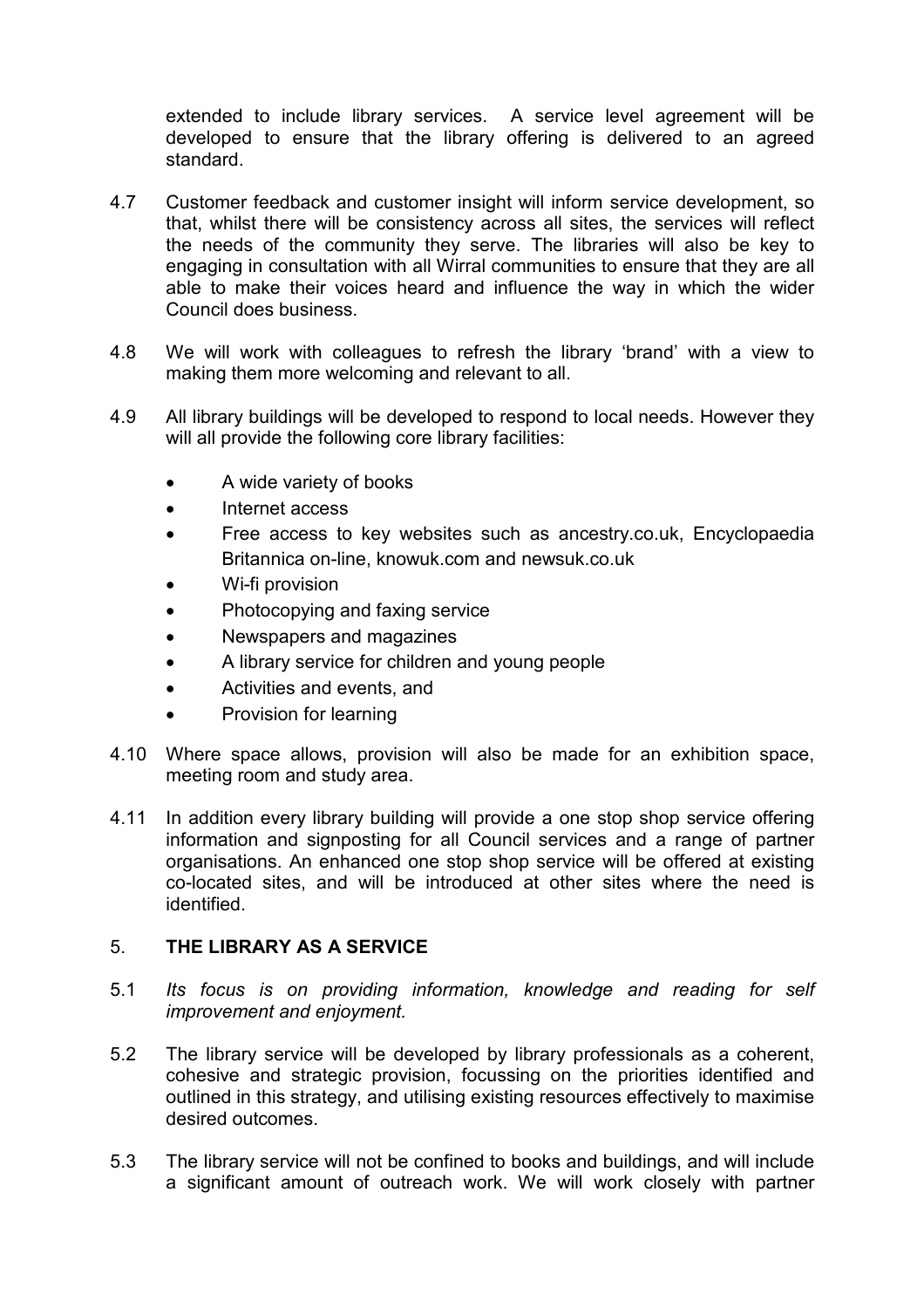organisations, using them as a strategic tool to form a part of the overall delivery of the library service. The strategic library team will work to define what library services are required, and will then work with partners to ensure that appropriate services are delivered – either directly, through partnerships, through outsourcing, enabling work or grant aid. The service will be structured around specified outcomes, which will be aligned to corporate and local priorities.

- 5.4 The library service will have the following clearly defined functions:
	- Reading for Pleasure
	- Information for study, research, self improvement and knowledge
	- The development of individual literacy
	- A source of local community information
	- A source of public service information

#### 5.5 **Reading for Pleasure**

- 5.5.1 Historically the provision of books has always been the most important library function of a library, and the provision of free, comprehensive and accessible resources for reading for pleasure is still one of the key roles of the library service.
- 5.5.2 Wirral Library Service will develop a book stock strategy to ensure that the book stock at each library is varied, wide-ranging, contemporary and attractive, and is geared to local needs and preferences. We will use local knowledge (customer insight information) to ensure that specific groups are catered for locally (for example by making Polish books available in areas of high numbers of Polish residents).
- 5.5.3 This will be achieved by maximising the use of available tools such as SmartSM and other stock selection tools where appropriate. We will review suppliers and book ordering processes to ensure value for money is achieved.
- 5.5.4 We have introduced our e-book facility, which will offer improved value for money and will attract new users to the library service and we will now look to expand it use to complement and enhance our traditional lending facility.
- 5.5.5 We will ensure the delivery of a varied programme of story times, reading groups and events such as competitions, author visits and summer reading schemes, to encourage reading for pleasure and attract new library users. We will work with partners and colleagues to ensure that the offering is strategically developed to address national priorities and respond to local needs.
- 5.5.6 We will devise a programme to encourage hard to reach groups and non library users into reading for pleasure, working with partner organisations, such as 'Get into Reading', to ensure a strategic offering that focuses on areas of greatest need.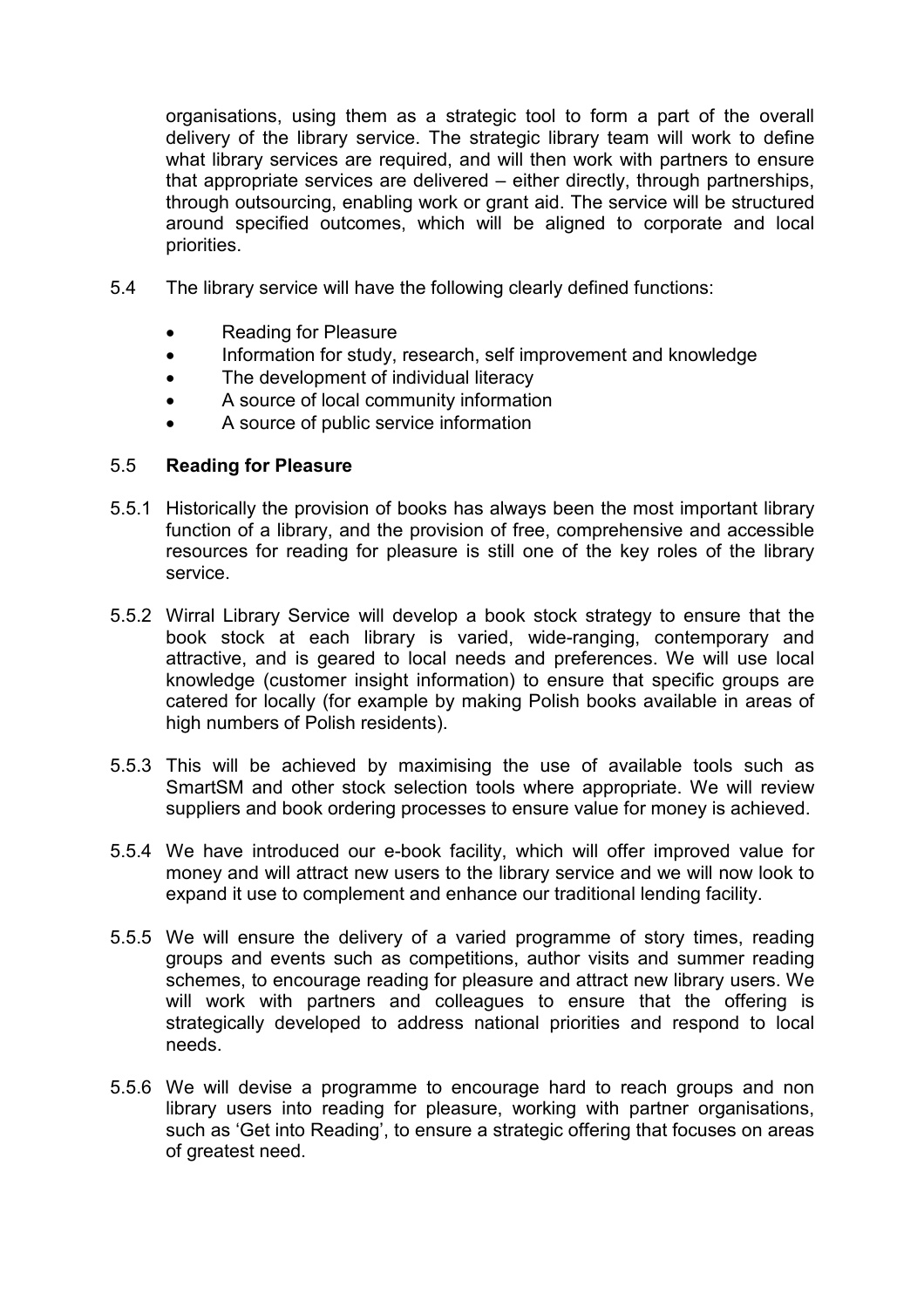- 5.5.7 We will continue to provide our home readers' service and will review it to ensure that it continues to deliver value for money, and consider options for further outreach work to target those that cannot access libraries (eg care home residents).
- 5.5.8 We will continue to provide our audio visual service and will review it to ensure that it continues to offer value for money. We will review our stock supplier and keep abreast of technological advancements in the field. We will explore partnership working to reduce costs.

#### 5.6. **Information for study, research, self improvement and knowledge**

- 5.6.1 Wirral's reference library facilities are still well used, especially by those researching local and family history. However there is a rapid increase in the use of IT to support research and learning. Wirral's reference library facility therefore needs to be modernised to respond to this change in emphasis and usage.
- 5.6.2 We will review our reference library provision with a view to developing a more modern and strategic offering. We will work to develop a reference library service that is accessible and comprehensive but also cost effective.
- 5.6.3 We will achieve this by reviewing alternative arrangements for making information and resources available (eg by exploiting IT functionality), and will look to utilise any available funding streams, partnership working and volunteers to support the reference facility.
- 5.6.4 We will also develop closer links with Wirral's Archive Service to provide a more cohesive and efficient local and family history reference facility and assist both services in providing the Council with the best value For Money in these closely linked service areas.
- 5.6.5 We will continue to provide a newspaper and magazine facility and will review our orders to ensure that they offer value for money and represent the needs and preferences of the local residents. Where alternatives are available (eg on-line) we will consider whether it is appropriate to continue to purchase paper copies.
- 5.6.6 We will provide access to our reference materials and will review our facility in liaison with local interest groups, partner agencies and the archive service that will develop a strategy for the storage and retrieval of original documents, which delivers efficiencies whilst retaining public accessibility.
- 5.6.7 We have expanded our wi-fi to all libraries which will improve easy on-line access to the library catalogue and allow our building to become even more a place to come to and use on line facilities.
- 5.6.8 We will review our public PC provision and develop a library public access IT strategy to ensure that public on-line access is able to be continued and provide a simple, safe and secure access structured around our corporate priorities.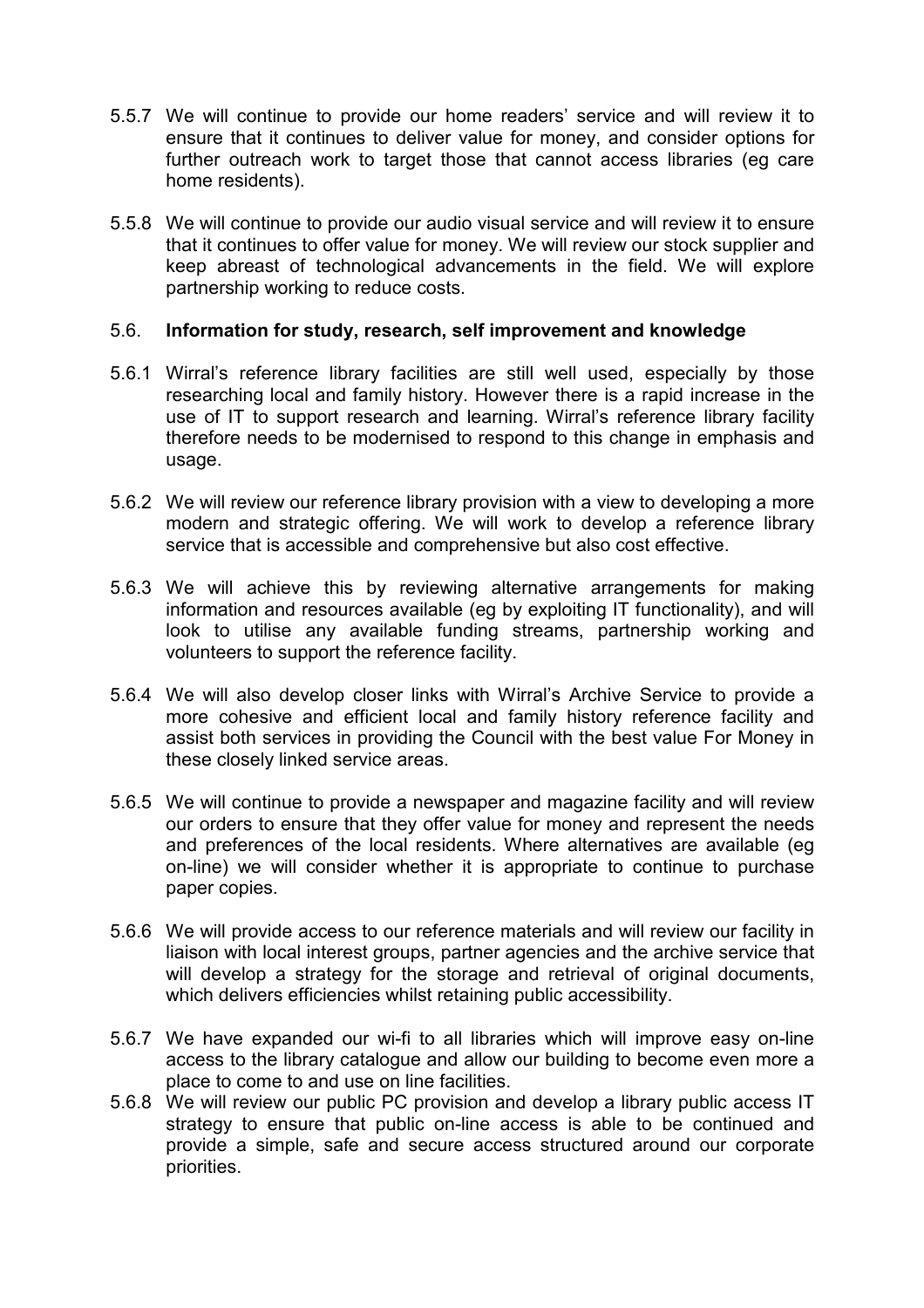- 5.6.9 This will incorporate a review of the number of public access PCs available at each library with a view to maximising utilisation and focussing available resources on the areas of greatest need. Where there is an identified need (ie areas of lowest average household income), but low levels of usage, we will work with the local communities to explore the reasons for this, and to develop a plan to overcome identified barriers.
- 5.6.10 It will also include a review of the IT courses and support provided by partner organisations, with a view to ensuring that such courses are offered in libraries and these focus on the areas of greatest identified need.
- 5.6.11 We will continue to provide free access to on-line resources such as newsuk, ancestry.co.uk etc, and will ensure that the provision offers value for money and meets the needs and preferences of the local community.
- 5.6.12 We will review all reading and self-improvement courses, activities and events provided by the library service as well as other partners and agencies, and develop a plan for the ongoing provision of a comprehensive, effectively targeted and strategic programme of activities aimed at meeting the needs of local communities and focussed on the areas of greatest need.
- 5.6.13 We will review the provision of homework clubs and educational support activities to develop a strategic programme focussed on the areas of greatest identified need.

#### 5.7 **The development of individual literacy**

- 5.7.1 The development of literacy across the Borough is a key focus of the library service which will work closely with colleagues and partner organisations to develop a literacy strategy aimed at identifying target groups, and setting some clearly defined actions and measurable outcomes for improving literacy levels.
- 5.7.2 The strategy will incorporate the following elements:
	- We will continue to deliver an effective and efficient Bookstart programme, ensuring that the key anticipated outcomes are monitored and reported, and that action is taken to improve outcomes where appropriate.
	- We will liaise with Wirral schools to encourage library usage and study skills among school age children.
	- We will develop partnership links within the Council and with partner organisations to review the current offerings aimed at increasing literacy, and to develop a strategic literacy programme aimed at hard to reach groups, scheduled at times and places that are convenient to them.
	- We will develop volunteers to support the literacy programme where appropriate and will deliver national reading initiatives as and when required.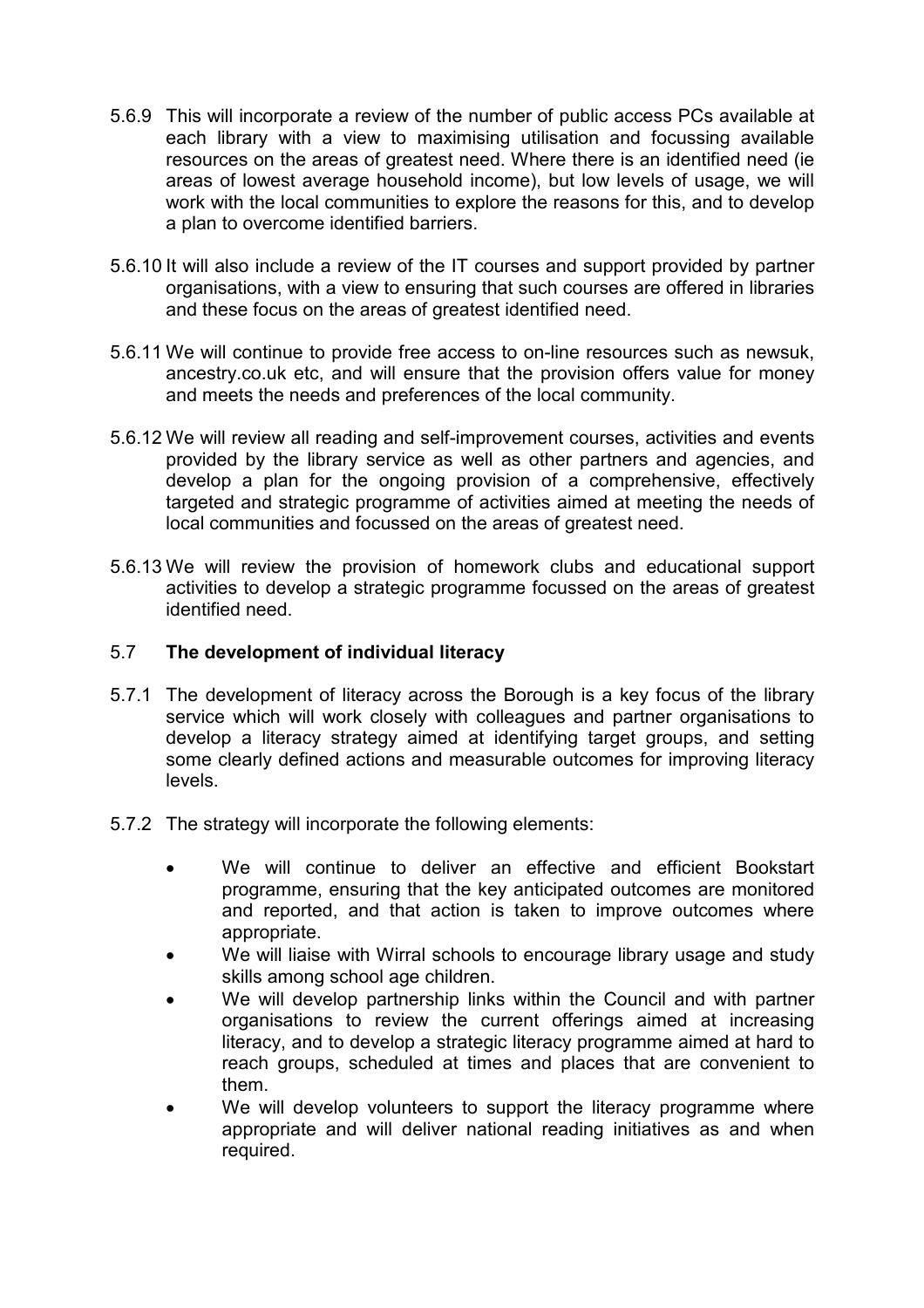## 5.8 **A source of local community information**

- 5.8.1 Wirral libraries have always provided a focal point for the communities they serve, and provision has traditionally been made for the display of posters and flyers for local events.
- 5.8.2 We will continue to be a source of local information for clubs, societies, events and attractions, and link in to work being done in other Council departments (such as 'TeenWirral', 'Wirral Well' and 'Family Information Service') to make available information for children, families and young people as well as vulnerable people.
- 5.8.3 We will develop criteria and a set of standards for the display of local and community information, and will work with local organisations and volunteers to ensure that it is accessible, comprehensive, contemporaneous and well maintained.

## 5.9 **A source of public service information**

5.9.1 Library and one stop shop managers will work with partners and colleagues to carry out a review of partnership working in line with the Council's overall objectives, and to develop a strategic public information service focussed on identified local and national priorities.

#### 6. **CORPORATE PLAN**

6.1 The Library Service will play a key role in supporting a number of the key objectives outlined in the corporate plan as follows:

#### 6.2 **Your Family – Children and Young people**

- 6.2.1 Wirral libraries are already well-used by children, and there are many national and local initiatives to encourage young people to visit libraries. These include:
	- Book Start packs
	- Bounce and Rhyme activities
	- Craft and activity sessions
	- School visits
	- Story times and reading groups
	- Summer reading challenge
- 6.2.2 In its Corporate Plan the council has identified that 'some children and young people experience real disadvantage, poverty, hardship and failure to achieve the results they should in school. Our work will be targeted at seeking to ensure that all of our young people grow up in safety and have the best possible start in life.'
- 6.2.2 In order to support these aims the library service will:
	- Develop closer links with children centres to develop a strategic approach to activities and programmes which support families and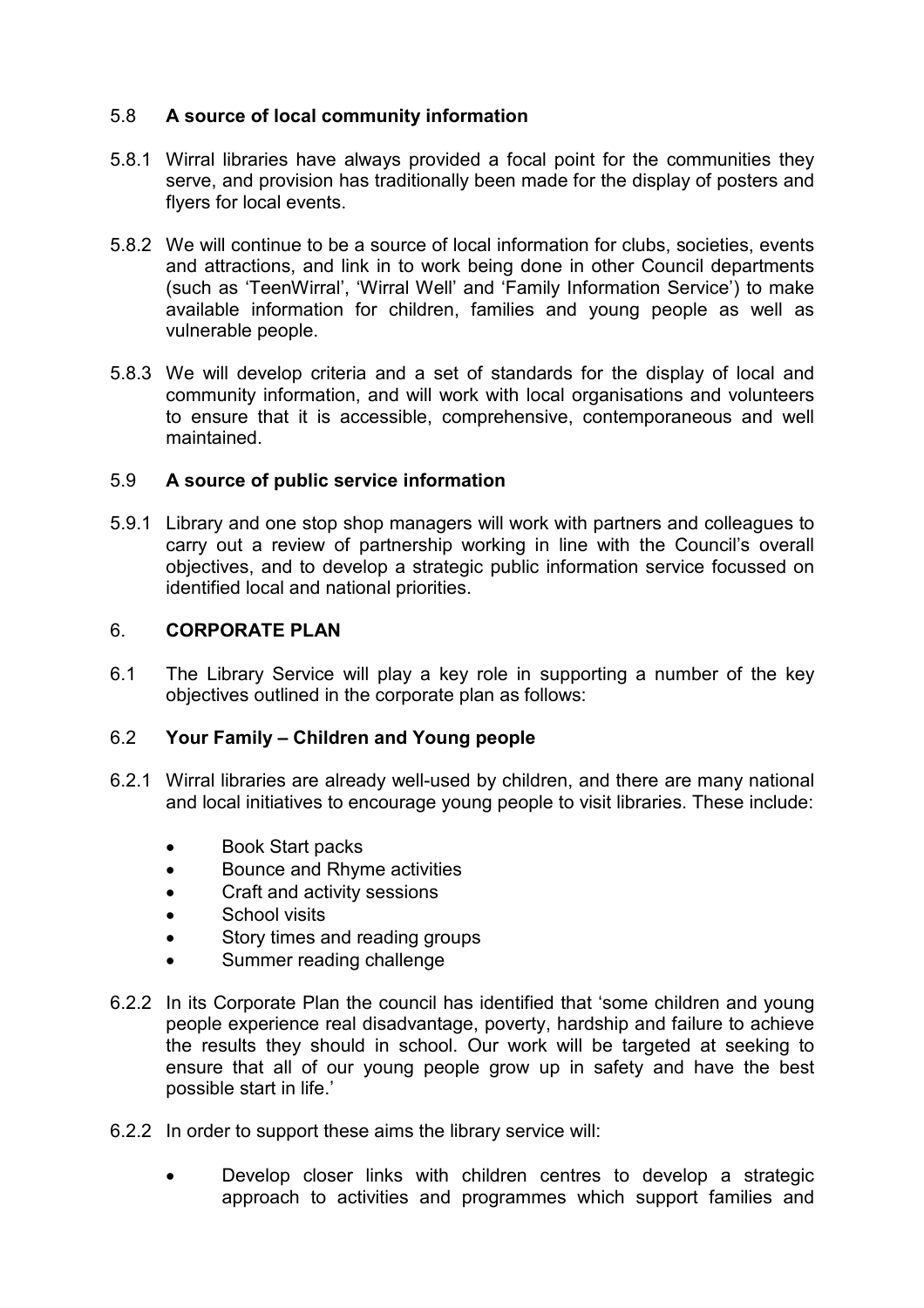children, and to encourage children and their families to become active library users.

- Develop links with other services and organisations aimed at supporting children and families to ensure that the library service supports and compliments the initiatives and work that they do.
- Provide reading groups across the Borough, with a focus on target groups and in areas where literacy levels are lowest.
- Provide homework clubs in areas where educational achievement is lowest, to provide a quiet and supportive study area with the right resources (PCs, printers and access to reference materials).
- Provide information and signposting on further and higher education as well as job clubs with a focus on areas with highest levels of young people who are not in employment, education or training (NEET).

#### 6.3 **Your Family – Adult Social Services**

- 6.3.1 A significant proportion of regular library users are elderly, and many use libraries to read newspapers, for social interaction and as a warm and safe place to visit. The library service already provides a comprehensive service for the elderly and vulnerable including:
	- Adult learning classes
	- Audio books
	- Home Reader Service
	- Reading groups for vulnerable groups
- 6.3.2 The Corporate Plan states that 'A key priority for the Council is to improve the quality of services we deliver for vulnerable people'. We want to 'make sure that people can enjoy a high quality of life with maximum independence'.
- 6.3.3 Wirral libraries can provide stimulation and learning experiences to the elderly and vulnerable to ensure that they enjoy a high quality of life and play an active part in society.
- 6.3.4 In order to support these aims the library service will:
	- Develop closer links to organisations and partners working with the elderly and vulnerable to ensure that the library service is meeting the needs of older and vulnerable citizens.
	- Provide reading groups aimed at the elderly at times to suit them.
	- Provide reading groups for other vulnerable groups at times and places to suit them (eg hospitals, care homes).
	- Develop its volunteering scheme so that visitors to the library can become library volunteers and take a more active part in the library community if they wish to do so.
	- Develop a strategic approach to activities and programmes for adult learning and self-improvement activities across the Borough by working with partners and agencies.
	- Develop links with social enterprises to support the development of vulnerable adults.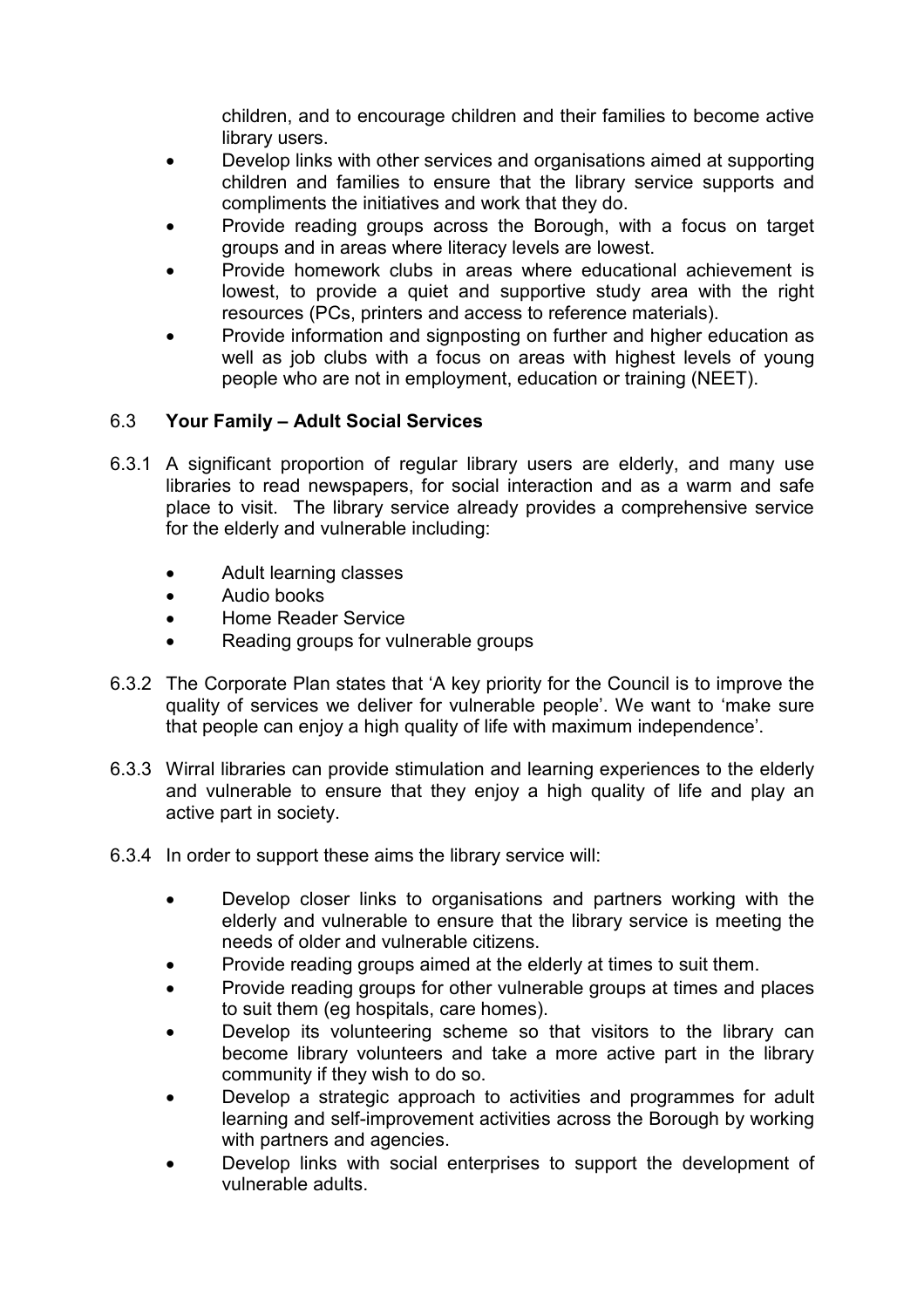## 6.4. **Your Neighbourhood**

- 6.4.1 The Corporate Plan places Wirral Libraries at the heart of the community, stating that 'We will…promote the service across all communities, with particular emphasis on the most hard to reach groups in our society'.
- 6.4.2 In order to support these aims the library service will:
	- Work with hard to reach groups and their representatives to gain an understanding of the barriers to accessing the service.
	- Develop closer links with partner organisations working with adult literacy to develop a strategic approach to adult literacy activities and programmes, focussing on areas with the lowest levels of adult literacy
	- Develop programmes for those people for whom English is a second language (ESL), focussing resources on the areas with highest levels of ESL residents.
	- Recognising that anti social behaviour in young people often stems from boredom and low self esteem, work with youth services to identify gaps in the current offering to young people, and provide activities and learning opportunities that are relevant and accessible to young people at times and places that suit them. We will focus on areas with highest levels of anti-social behaviour.
	- Working closely with our One Stop Shop colleagues in provision of our jointly located services which will increase our place and role in the neighbourhoods and communities of Wirral.

## 6.5 **Your Economy**

- 6.5.1 Wirral's Corporate Plan aims to reduce economic inactivity and increase employment in all parts of the Borough.
- 6.5.2 In order to support these aims the library service will:
	- Work with partner organisations to provide a strategic delivery of job clubs focussing on areas of highest unemployment.
	- Provide WiFi, access to PCs, fax and photocopying facilities to support small businesses.
	- Work to improve levels of IT literacy by offering classes and support in the use of PCs, focussing on areas of greatest deprivation.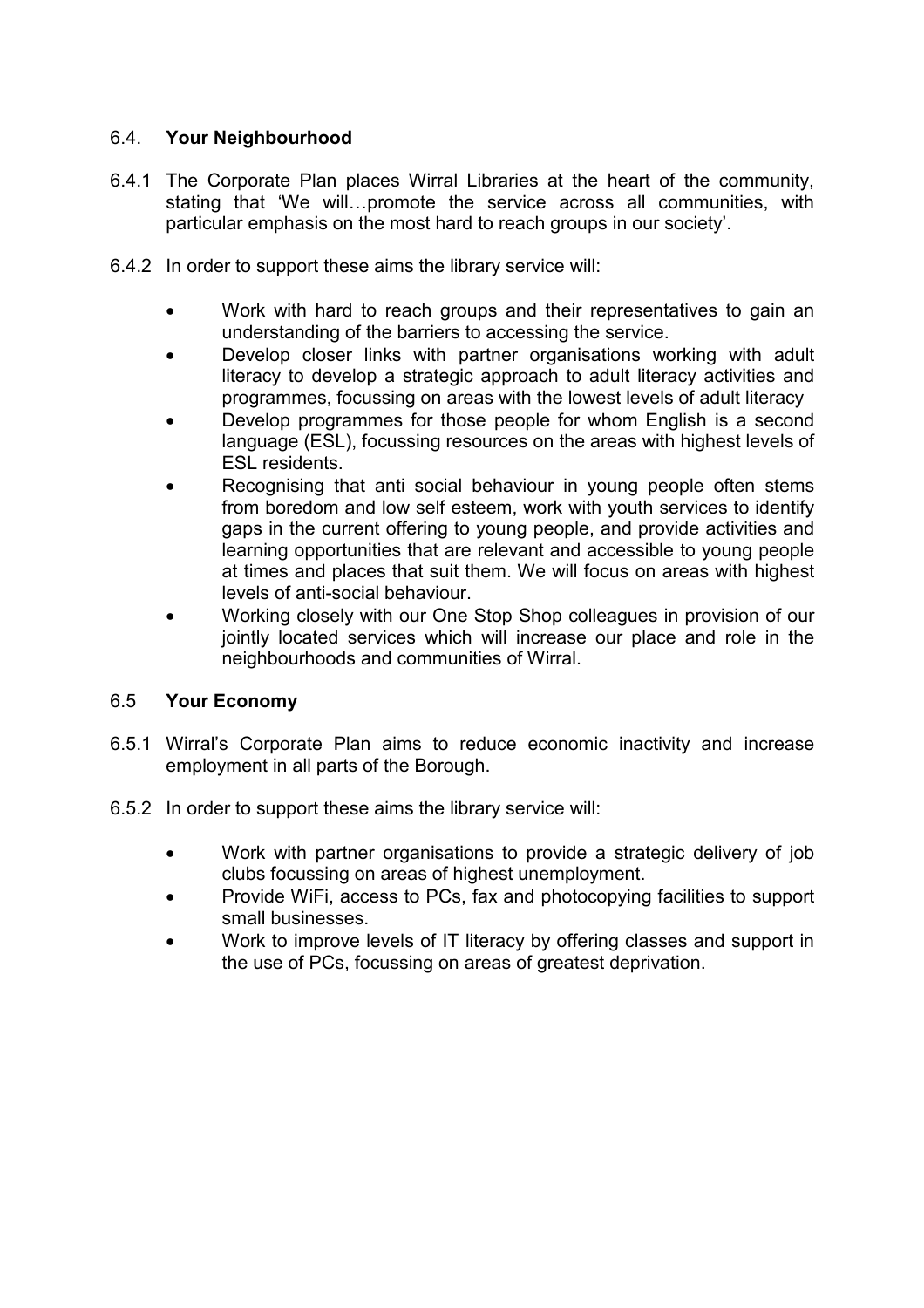## 6.6 **Your Council**

- 6.6.1 Wirral Council wants to 'focus on increasing the involvement of the independent, voluntary and community, faith sectors in Council service delivery, and transfer more power to local Councillors and neighbourhoods.'
- 6.6.2 In order to support this, the library service will:
	- Develop its volunteering scheme so that more support and activities can be offered within existing resources.
	- Work with groups in the neighbourhood to ensure that the library service is responsive to local needs.

## 7. **CREATING EFFICIENCIES**

- 7.1 We want to ensure that as much of our budget as possible is spent on books and facilities, and is aligned to the Council's strategic priorities. To this end we will work to reduce overheads and increase income by:
	- Exploring available external funding opportunities
	- Developing partnership working and shared working wherever practical and if of an assistance to the provision of a Library service.
	- Exploiting existing IT functionality and keeping abreast of developments to promote self service and automate administrative functions wherever possible.
	- Review and rationalise library charges to appropriately and responsibly maximise income
	- Explore opportunities for creating or increasing income streams

#### 8. **COMMUNICATION**

- 8.1 It is clear that whilst our library service has a wide ranging offering of events, activities and facilities, many Wirral residents are not aware of what is on offer at their local library, and are equally unaware of the range of services available at our one stop shops. By bringing the two services together we anticipate that there will be an increase in take-up and usage of both service areas.
- 8.2 We will also develop a joint marketing plan aimed at raising awareness of the Council's library and one stop shop services, as well as a more targeted campaign to increase the take-up of library services among hard to reach groups.
- 8.3 User groups, volunteers and customer facing staff play a key role in communicating with the public, and processes will be developed to ensure that customers and staff feel they have a role in the further development of the library and one stop shop service.